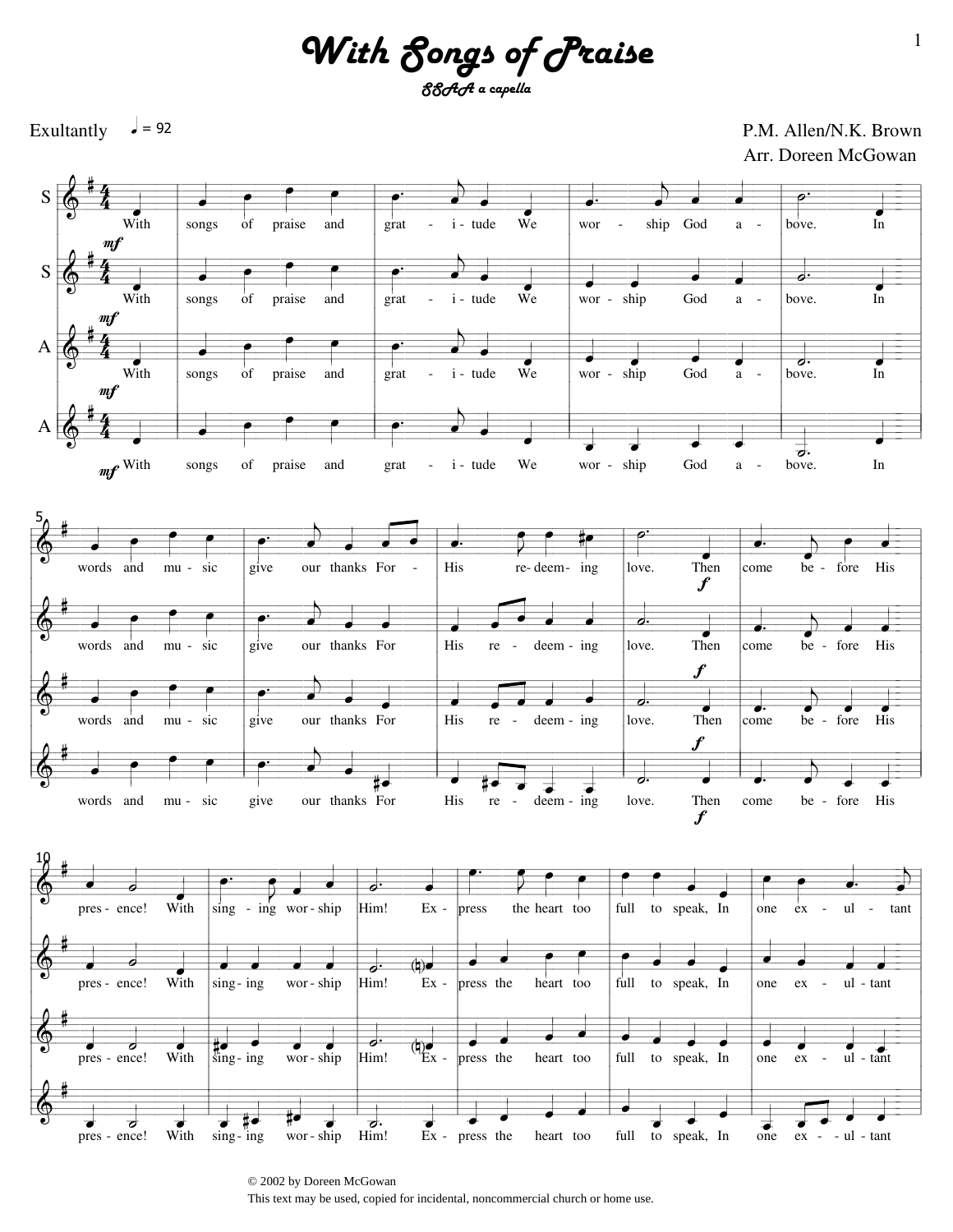



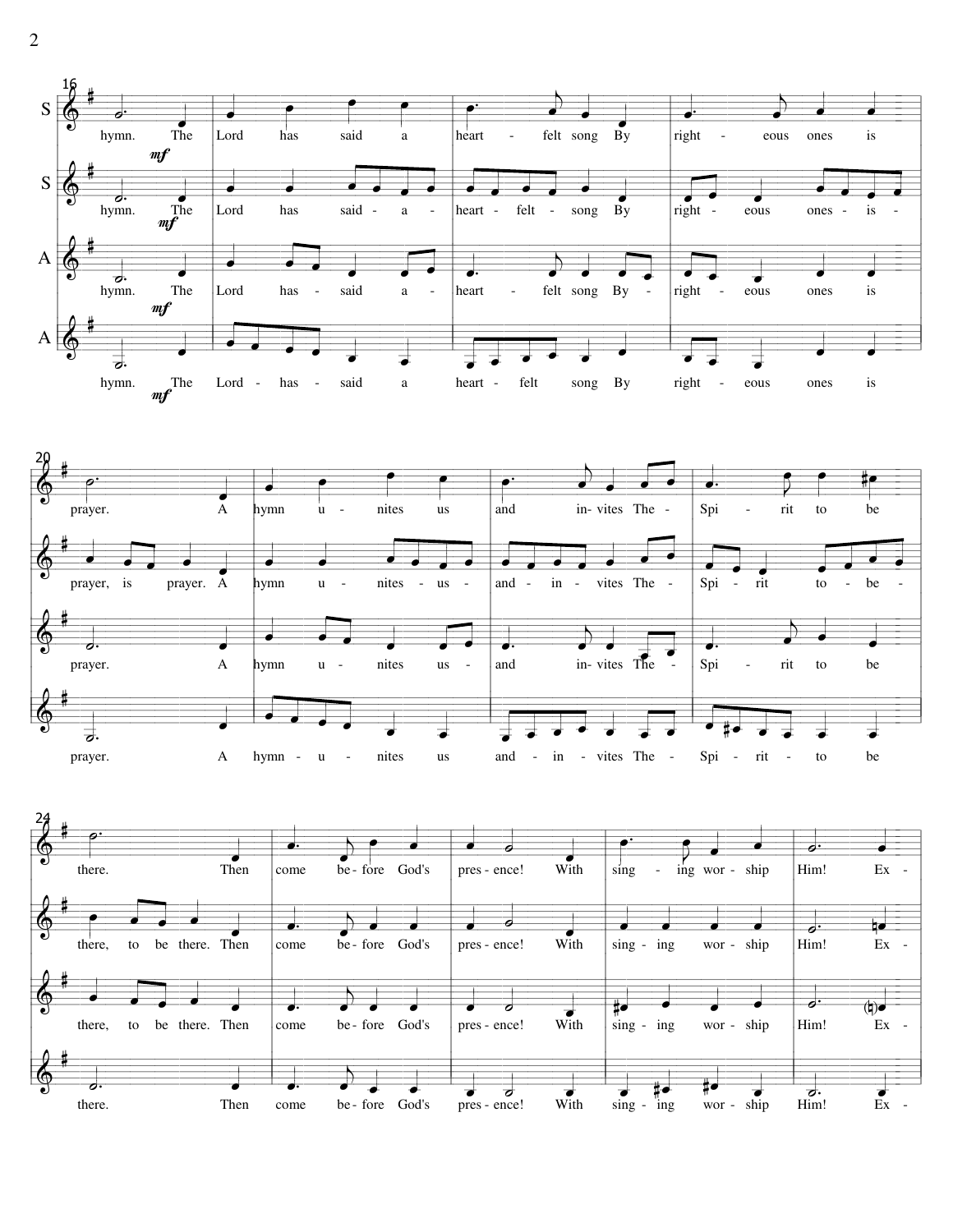

 $mp$  Come be - fore God